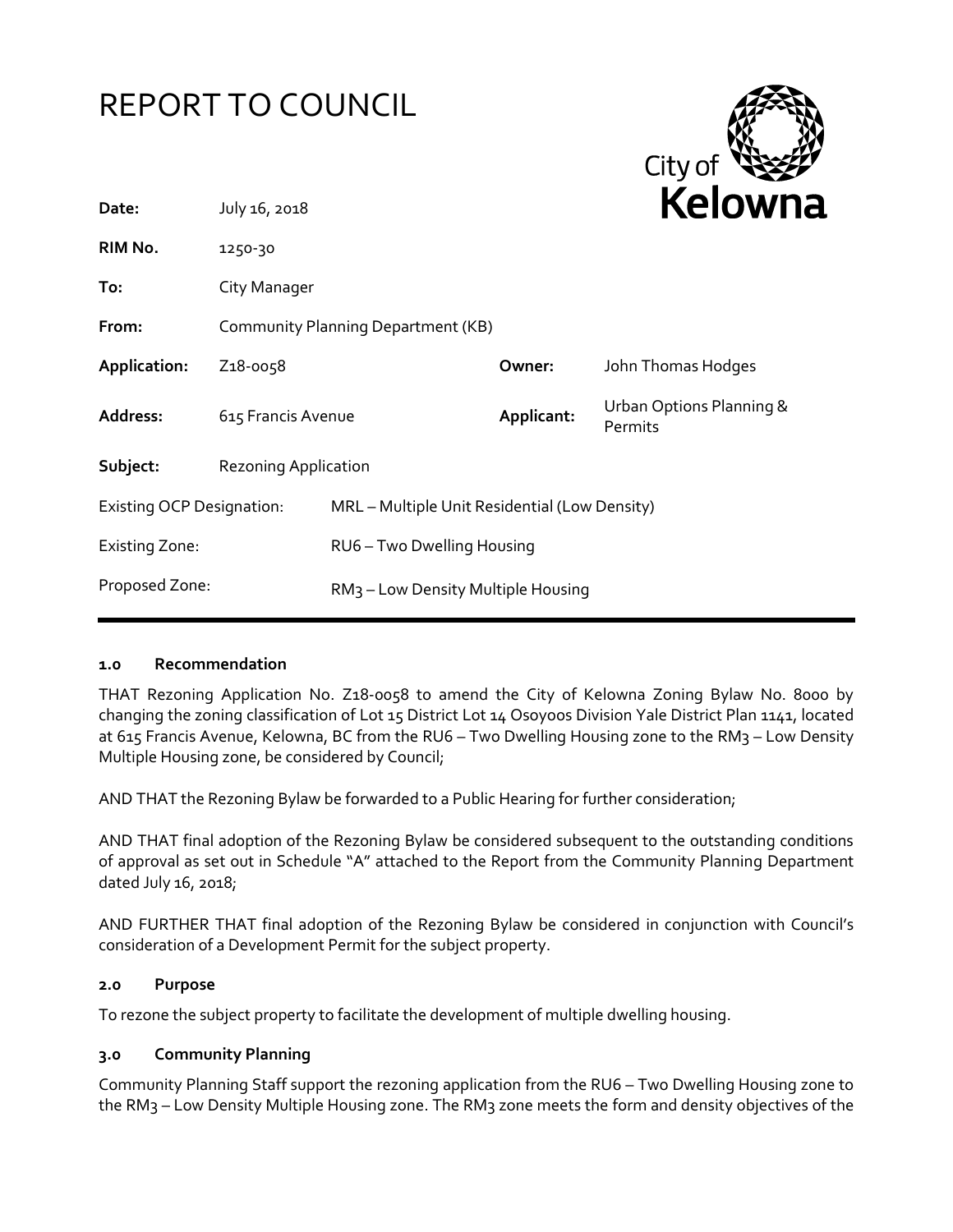Official Community Plan (OCP) MRL - Multiple Unit Residential (Low Density) designation. The additional residential density will be supported by local amenities such as a number of local parks, the shops and services of South Pandosy and transit stops along Pandosy St. The proposed development would result in three dwelling units, configured in a stacked row housing form, on a single mid-block property on Francis Ave. Further, the application addresses several objectives of the OCP, notably:

- **Housing Mix.** Support a greater mix of housing unit size, form and tenure in new multi-unit residential.
- **Family Housing.** Support housing alternatives for families when single detached housing is too costly, including features that are important to families such as: outdoor space, direct access to grade, larger units, safe design, and neighbourhood characteristics (e.g. location and amenities).
- **Ground-Oriented Housing**. Encourage all multiple-unit residential buildings in neighbourhoods with schools and parks to contain ground-oriented units with 2 or more bedrooms so as to provide a family housing choice within the multi-unit rental or ownership markets, especially where such can be provided on non-arterial and non-collector streets.

To fulfil Council Policy No. 367, the applicant submitted a Neighbour Consultation Summary Form to staff documenting that neighbours within 50 m of the subject property were notified.

# **4.0 Proposal**

# 4.1 Project Description

The application is to rezone the subject property from the RU6 – Two Dwelling Housing zone to the RM3 – Low Density Multiple Housing zone to allow for a multiple dwelling development in the form of stacked row housing.

Should Council support this rezoning, Staff will bring forward a Development Permit for Council consideration. The development is proposed to be three storeys in height and have three two-bedroom units. All vehicular access for the development is proposed to come from a rear laneway on the south side of the property. A draft site plan is attached as Schedule "B".

## 4.2 Site Context

The subject property is located on the south side of Francis Avenue, between Pandosy Street and Richter Street. It is in close proximity to the South Pandosy Urban Centre Area, Kelowna General Hospital, and nearby parks, including Cameron Park, Osprey Park and Kinsmen Park. It is within the City's Permanent Growth Boundary, and the walk score is 73, which means the site is very walkable and more errands can be accomplished on foot.

| Orientation | Zoning                     | <b>Land Use</b>                 |
|-------------|----------------------------|---------------------------------|
| North       | RU6 - Two Dwelling Housing | Single and Two Dwelling Housing |
| East        | RU6 - Two Dwelling Housing | Single and Two Dwelling Housing |
| South       | RU6 - Two Dwelling Housing | Single and Two Dwelling Housing |
| West        | RU6-Two Dwelling Housing   | Single and Two Dwelling Housing |

Specifically, adjacent land uses are as follows: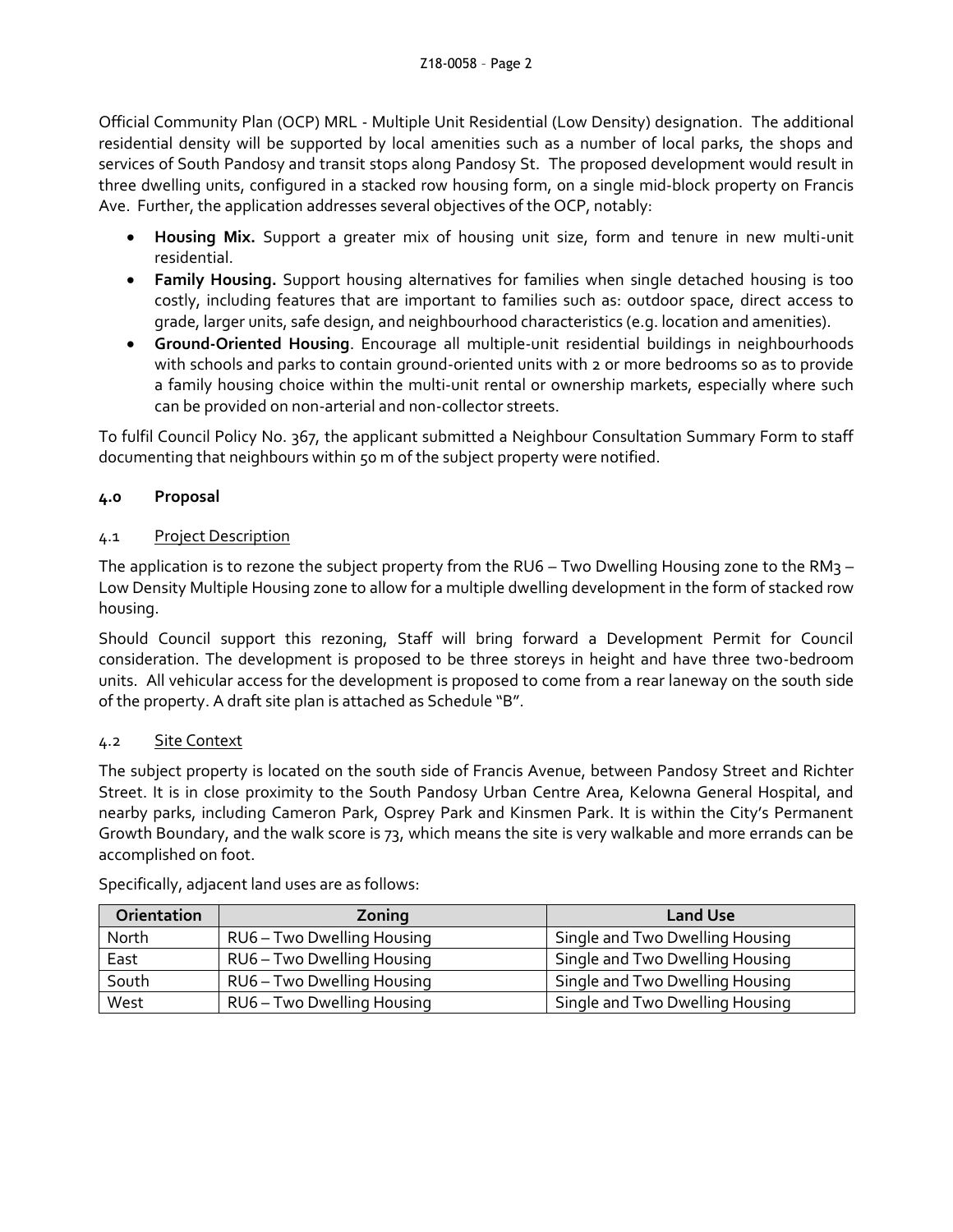

#### **Map 1 – Subject Property**

#### **5.0 Current Development Policies**

5.1 Kelowna Official Community Plan (OCP)

#### **Chapter 5 - Development Process**

#### **Objective 5.3 - Focus development to designated growth areas**

**Policy .2 - Compact Urban Form.** Develop a compact urban form that maximizes the use of existing infrastructure and contributes to energy efficient settlement patterns. This will be done by increasing densities (approximately 75 - 100 people and/or jobs located within a 400 metre walking distance of transit stops is required to support the level of transit service) through development, conversion, and re-development within Urban Centres (see Map 5.3) in particular and existing areas as per the provisions of the Generalized Future Land Use Map 4.1.

#### **Objective 5.22 - Ensure context sensitive housing development**

**Policy .6 - Sensitive Infill.** Encourage new development or redevelopment in existing residential areas to be sensitive to or reflect the character of the neighbourhood with respect to building design, height and siting.

**Policy .7 - Healthy Communities.** Through current zoning regulations and development processes, foster healthy, inclusive communities and a diverse mix of housing forms, consistent with the appearance of the surrounding neighbourhood.

**Policy .13 - Family Housing.** Support housing alternatives for families when single detached housing is too costly, including features that are important to families such as: outdoor space, direct access to grade, workshop space, larger units, safe design, and neighbourhood characteristics (e.g.: location and amenities).